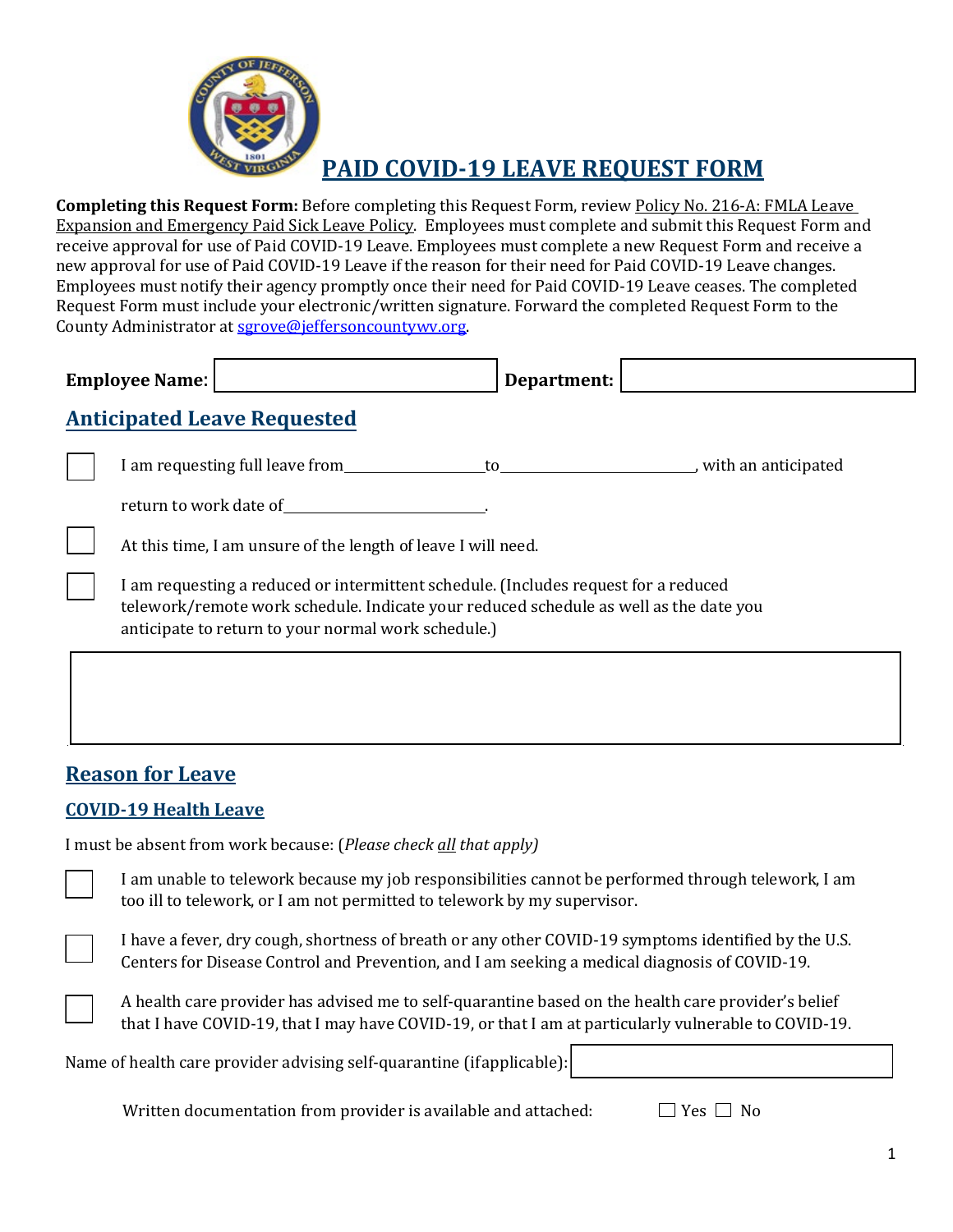#### **COVID-19 Care Leave**

|                                                                                                              | I must be absent from work because I am caring for an individual who depends on me to care for them and:<br>(Please check all that apply)                                                                                                                                      |  |
|--------------------------------------------------------------------------------------------------------------|--------------------------------------------------------------------------------------------------------------------------------------------------------------------------------------------------------------------------------------------------------------------------------|--|
|                                                                                                              | I am unable to telework because my job responsibilities cannot be performed through telework, I<br>cannot reasonably perform telework while also providing care, or I am not permitted to telework by<br>my supervisor.                                                        |  |
|                                                                                                              | The individual has been advised by a health care provider to self-quarantine because of the health care<br>provider's belief that the individual has COVID-19, the individual may have COVID-19, or the<br>individual is particularly vulnerable to COVID-19.                  |  |
|                                                                                                              | Written documentation from provider is available and attached:<br>$\square$ No<br>$\Box$ Yes                                                                                                                                                                                   |  |
|                                                                                                              | The individual is subject to a Federal, State, or local isolation or quarantine order related to COVID-19.                                                                                                                                                                     |  |
|                                                                                                              | The individual I am caring for is my family member. Family members are your spouse, child, adult<br>child, sibling, parent, parent-in-law, grandchild (including biological, step, adopted, and foster<br>grandchild), grandparent, or stepparent.                             |  |
|                                                                                                              | I am caring for my child whose primary or secondary school or place of child care has been closed or<br>the childcare provider is unavailable due to COVID-19 precautions.                                                                                                     |  |
|                                                                                                              | No Other suitable person is available to care for my child during the period of time for which I am<br>requesting Paid COVID-19 Leave                                                                                                                                          |  |
|                                                                                                              | No Other person will be providing care for my child (rem) during the period of time for which I am<br>requesting Paid COVID-19 leave                                                                                                                                           |  |
|                                                                                                              | I am unable to work or telework because special circumstances exist required me to provide care of a<br>child older than 14 during daylight hours.                                                                                                                             |  |
|                                                                                                              | The individual I am caring for is not my family member, but is a person who regularly resides in my<br>home, or a similar person with whom I have a relationship that creates an expectation that I would<br>care for the person if they were quarantined or self-quarantined. |  |
| Name of individual(s) the employee is caring for (include age of child if request is due to school closure): |                                                                                                                                                                                                                                                                                |  |
|                                                                                                              |                                                                                                                                                                                                                                                                                |  |

Relation to employee:

Name of individual's health care provider advising self-quarantine(if applicable):

Name of school(s), place(s) of care, and/or child care provider(s) that have physically closed or are unavailable due to COVID-19: